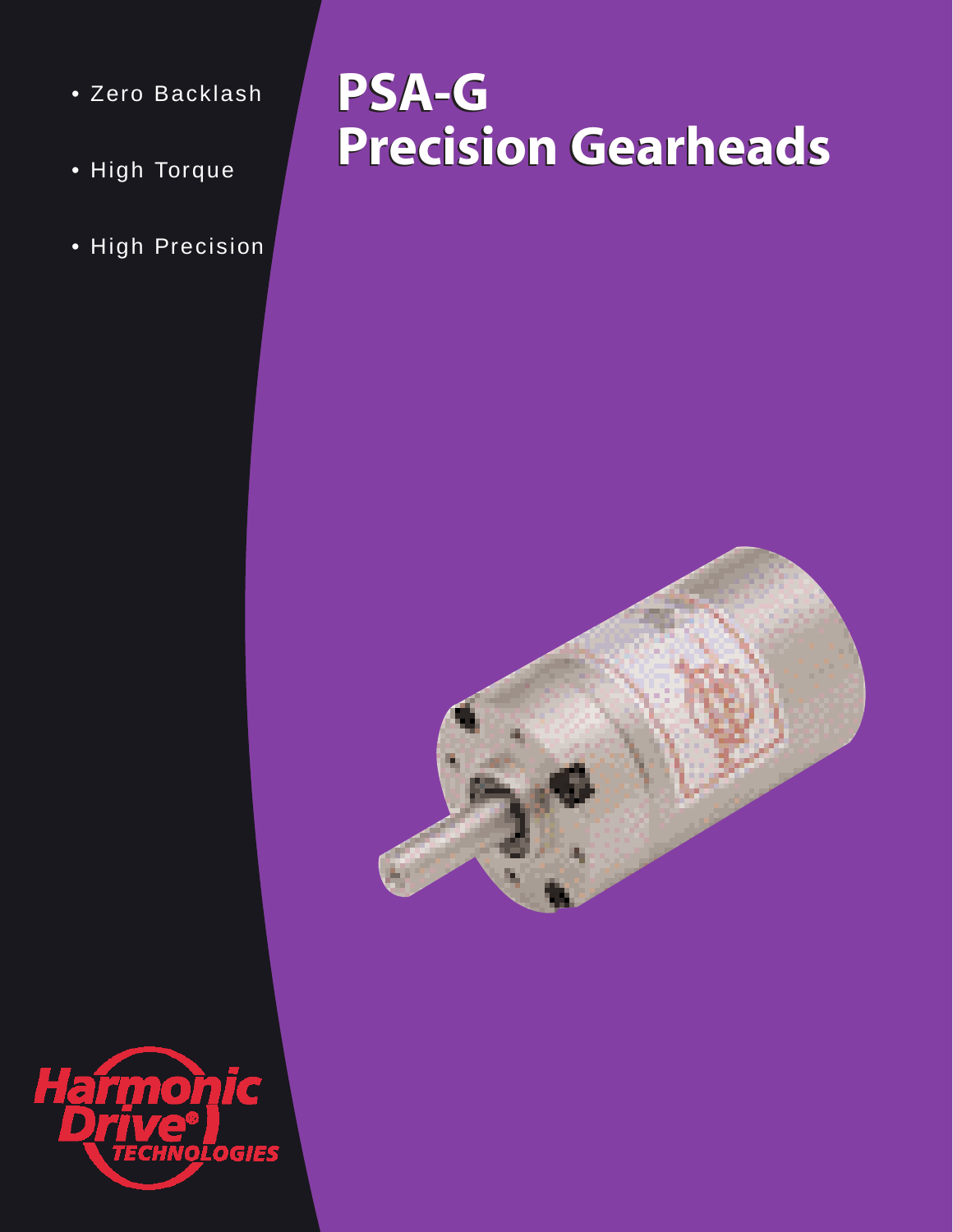

## **PSA-G PRECISION GEARHEADS**

When your applications require accurate positioning and precise motion control, Harmonic Drive Technologies offers the perfect solution. Offering zero backlash and high torque, PSA-G gearheads utilize precision, high load output bearings and harmonic drive gearing mounted in superior quality housings. Input options allow compatibility with most servo and stepper motors.

## **FEATURES**

- ➢ **Zero Backlash** ➢ **High Torque**
- 
- ➢ **High Overhung Load Capacity**

## **GEARHEAD SELECTION**

### **LOADING ANALYSIS**

To select from the ratings table, it is necessary to construct or estimate a torque speed profile diagram as shown in Figures 1 and 2.

Normal operating conditions exhibit momentary peak torques that are substantially higher than constant speed running torques. These peak torques must be carefully considered when selecting a Harmonic Drive gearhead.

**Maximum Repeated Output Torque T1** – This is the torque required to accelerate the driven components from rest to normal continuous running speed.

#### **Normal Constant Speed Torque T2**

#### **Normal Deceleration Torque T3**

**Maximum Momentary Torque T4** – This is the peak torque generated by sudden shock loads, such as emergency stops or crashes. Particularly severe conditions exist with high output inertia and stringent rapid stop requirements. These high levels of torque must be limited.

**Mean Torque T** Calculate the mean torque.

### **Mean Speed N**

Calculate the mean speed.

- 
- ➢ **High Precision** ➢ **Motor Mounting Options**







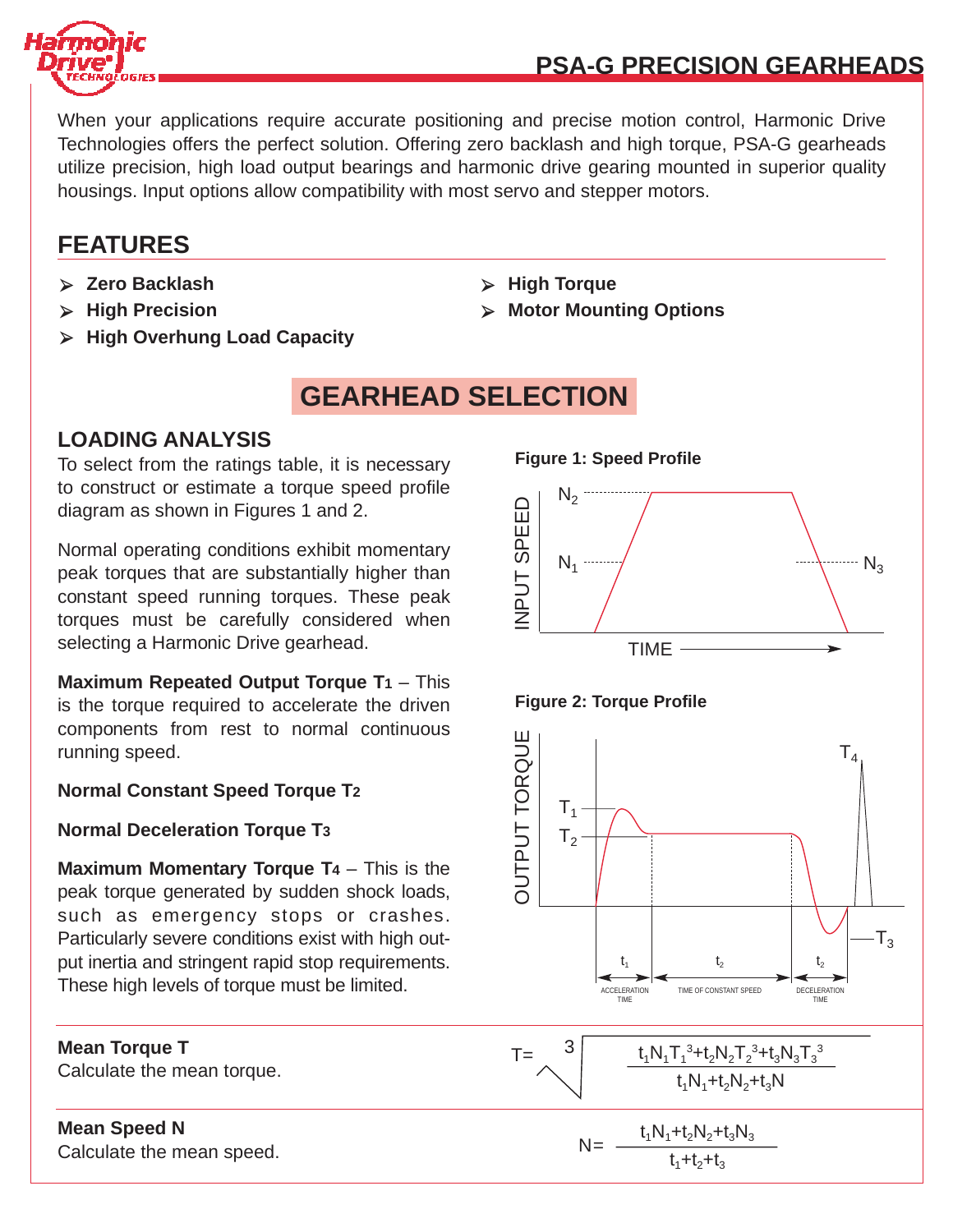

| <b>PSA</b> | Ratio | <b>Rated Output</b><br><b>Torque</b><br>@1750rpm |           | <b>Limited for</b><br><b>Repeated Output</b><br><b>Torque</b> |           | <b>Limited for</b><br><b>Momentary</b><br><b>Overload Torque</b> |           | <b>Static Torque</b><br>Limit |           | <b>Maximum</b><br><b>Speed</b> | Input Inertia        |                    | Weight       |        |
|------------|-------|--------------------------------------------------|-----------|---------------------------------------------------------------|-----------|------------------------------------------------------------------|-----------|-------------------------------|-----------|--------------------------------|----------------------|--------------------|--------------|--------|
|            |       | Ib in                                            | <b>NM</b> | Ib in                                                         | <b>NM</b> | Ib in                                                            | <b>NM</b> | Ib in                         | <b>NM</b> | <b>RPM</b>                     | $Ib$ in <sup>2</sup> | kg cm <sup>2</sup> | $\mathbf{I}$ | kg     |
| 08         | 80    | 14                                               | 1.6       | 23                                                            | 2.6       |                                                                  |           | <b>NA</b>                     | <b>NA</b> | 7000                           |                      |                    | .66          | .3     |
|            | 100   | 18                                               | 2.0       | 31                                                            | 3.5       |                                                                  |           | <b>NA</b>                     | <b>NA</b> |                                |                      |                    |              |        |
| 10         | 50    | 30                                               | 3.4       | 30                                                            | 3.4       | 50                                                               | 5.7       | 50                            | 5.7       | 7000                           | .0021                | .0062              | .88          | .4     |
|            | 80    | 40                                               | 4.5       | 40                                                            | 4.5       | 80                                                               | 9.0       | 70                            | 9.0       |                                |                      |                    |              |        |
| 14         | 50    | 102                                              | 11.5      | 119                                                           | 13.4      | 140                                                              | 15.8      | 202                           | 22.8      | 6000                           | .0114                | .033               | 1.1          | $.5\,$ |
|            | 80    | 102                                              | 11.5      | 140                                                           | 15.8      | 200                                                              | 22.6      | 238                           | 26.9      |                                |                      |                    |              |        |
|            | 100   | 102                                              | 11.5      | 180                                                           | 20.3      | 200                                                              | 22.6      | 300                           | 34.6      |                                |                      |                    |              |        |

## **GEARHEAD SPECIFICATIONS**

#### **Maximum Repeated Output Torque**

This is the maximum allowable torque that should be developed with dynamic torque at the input. Repetitive momentary or continuous running loads (T1, T2 and T3) should not exceed this rating.

#### **Backdriving**

Harmonic Drive gearing can easily be backdriven unless the input shaft is locked. Under no circumstances should a gearhead be used to support a load without a fail-safe device on the output if there is a risk of injury.

#### **Maximum Input Speed**

This is limited by the DN value of the wave generator bearing and the type of lubricant used. Maximum input speeds for each size unit using recommended grease are listed in the ratings table.

#### **Static Torque Limit**

This is the maximum allowable torque that should be applied to the output when the input is locked A typical example is the toque applied to the output during a work or machining operation when the Harmonic Drive is stationary.

#### **Rated Output Torque at Rated Speed Tn**

Assuming the maximum output torque (Tmax) is not exceeded, this is the maximum output torque which can be transmitted at the rated input speed (1750 rpm) to achieve an average wave generator life of L50=35,000 hours.

The following formula is used to calculate the continuous torque rating at input speeds other than 1750 rpm:



T= permissible continuous torque N= required speed  $T_N$ = rated torque (see chart)

T must not exceed the limit for repeated output torque.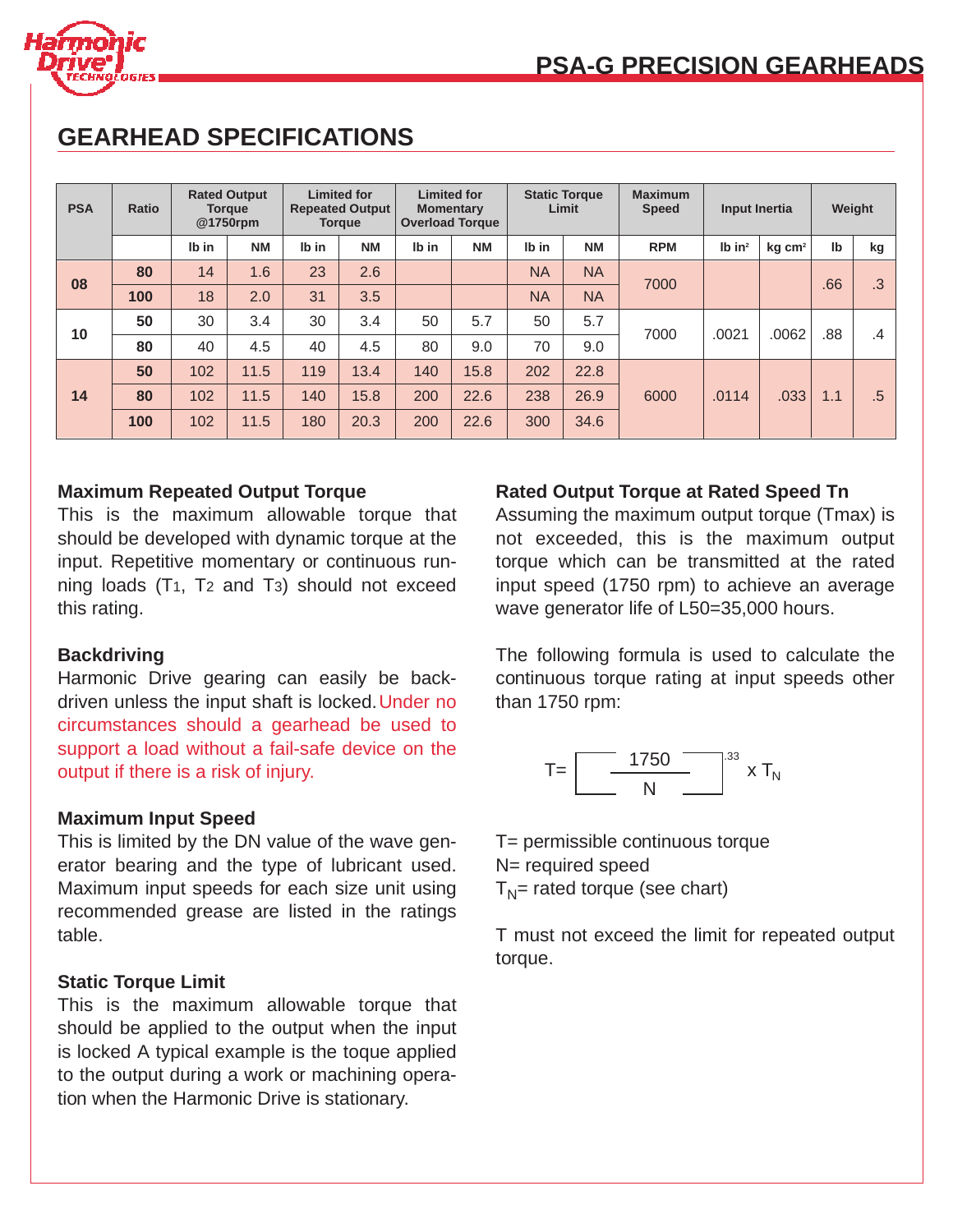

## **PSA-G PRECISION GEARHEADS**

## **EFFICIENCIES**



The efficiency of a Harmonic Drive gearbox is dependent on speed, ratio, load and temperature. For convenience, the above graphs show efficiency against percentage of rated output torque. In applications where the output torque is very low compared to the ratings, or in extreme temperatures, consult our factory.

## **TYPICAL APPLICATIONS**

Harmonic Drive Technologies' gearheads and actuators provide the optimum solution for any high precision motion control application. Examples include:

- ➢ Precise Positioning Systems ➢ Index Tables ➢ Printing Registration
	-
- ➢ Semiconductor Equipment ➢ Medical Equipment ➢ Wafer Handling
- 

- 
- 
- 
- ➢ Robotics ➢ Laboratory Equipment ➢ Laser Positioning

Harmonic Drive Technologies has been providing quality motion control products to a variety of industries for over 40 years. Our intention is to a offer a total solution to any motion control problem. We have a full engineering staff on hand to answer any questions, and all our manufacturing is done on-site at our Peabody, Massachusetts factory.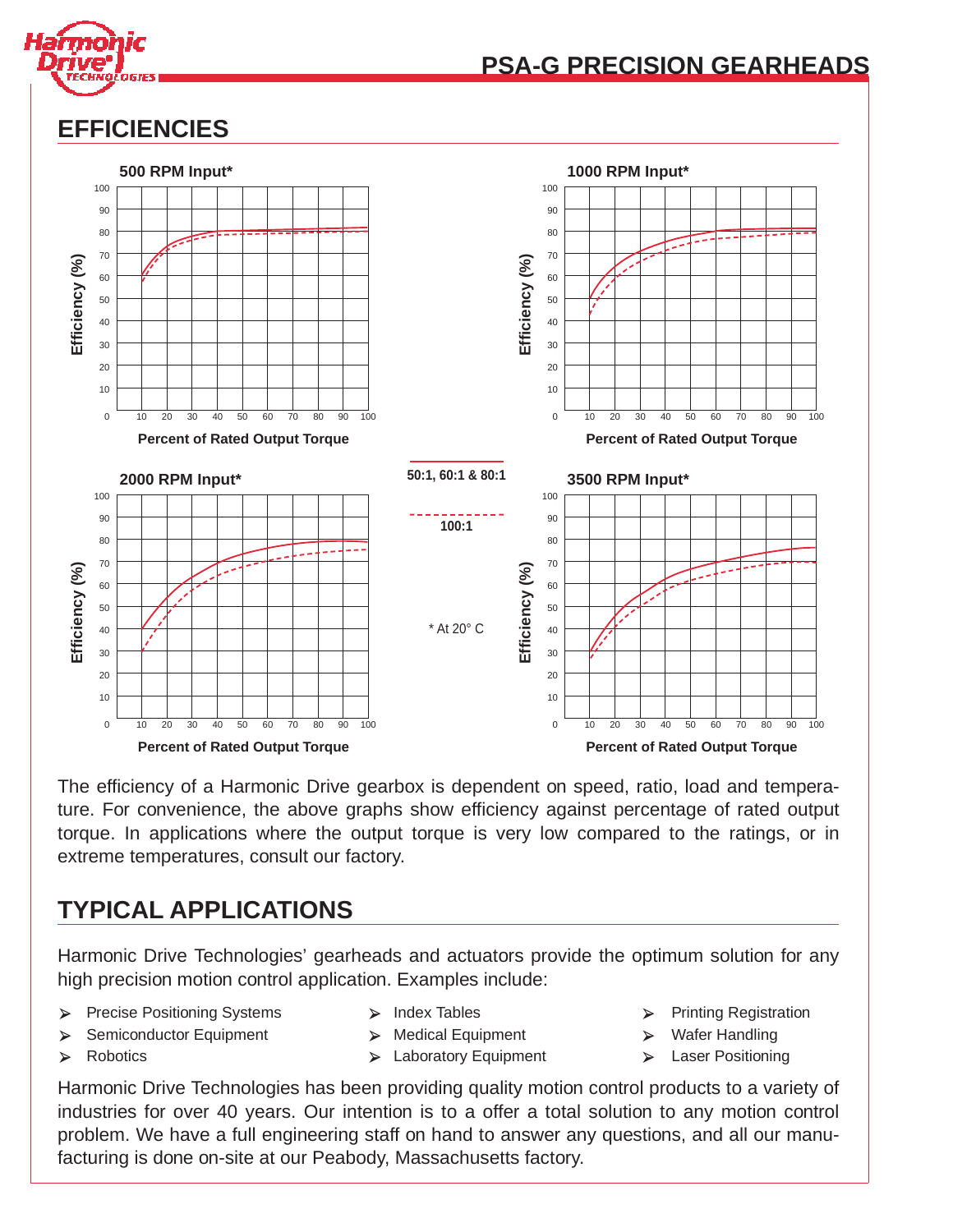

## **PSA-G PRECISION GEARHEADS**

**PSA-8G\***





**PSA-10G\***











\*Consult factory for motor mounting options.